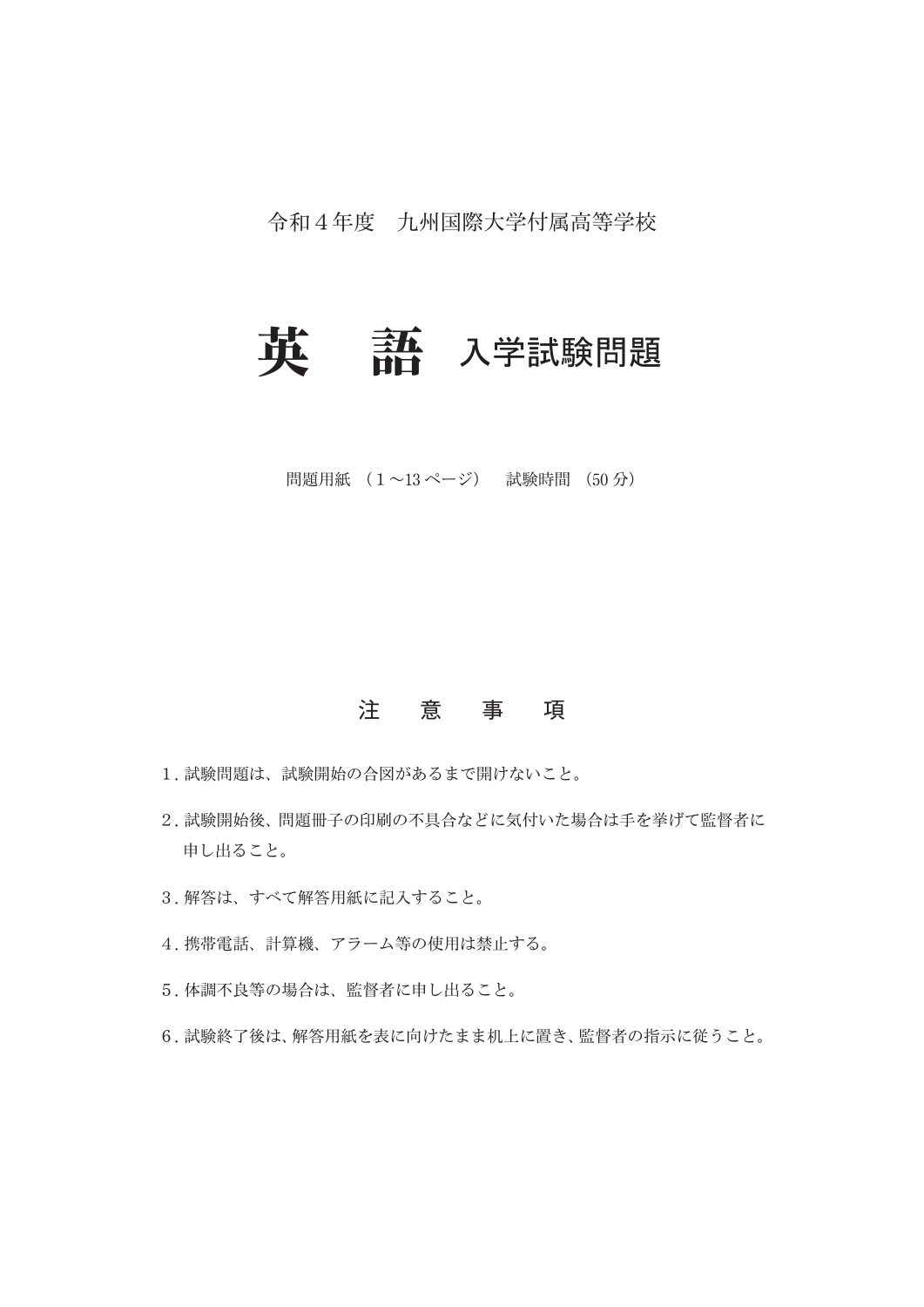- 次の(1)~(3)について、文脈の中で最も強調して発音されるものを、ア~エの中から1つ ずつ選び,記号で答えなさい。
	- (1) John : Did you hear that the city zoo will open next week? Mary: Yes, I did. Do you have any animals you want to see? John : Of course. I want to see the tiger. ア イ ウ エ
	- (2) Ken: You said, "Beats me?" Could you tell me what that means? Ted:''I don't know.'' Ken: You don't? Then, why did you say that? Ted: That *is not what I* meant. "Beats me" means "I don't know." アイ ウェ
	- ⑶ Staff:Hello, how may I help you? Here is a menu. Mac : Thanks. Well... can I get a cheeseburger with a salad? Staff: Oh, sorry! We have just sold out of salad. ア イ ウ Mac : Then just a cheeseburger, please.
- 次の英文は交換留学生の Shota がホストファミリーに送ったメールです。下線部(1) ~(5) には、それぞれ誤りがあります。例にならって、訂正しなさい。ただし、訂正する語は1語ずつ とします。 2



Dear Mr. J

Hi.  $\lim_{(1) \to \infty}$  really looking forward to see you next week.  $\lim_{(2) \to \infty}$  Of course this is my first trip of India. I have been to Seoul once, and it took about an hour by airplane, but this time  $\frac{I}{3}$  can't imagine how many it will take from Japan, so I'm a little nervous about it.  $\frac{One \text{ thing I'd like to do before I leave Japan are}}{47.11}$ to know a little about your family members. I mean,  $\vec{l}'$ d like some photos of them. I'll also send you a photo of me. I am sure that I will enjoy to my stay there.

Warm regards, Shota

1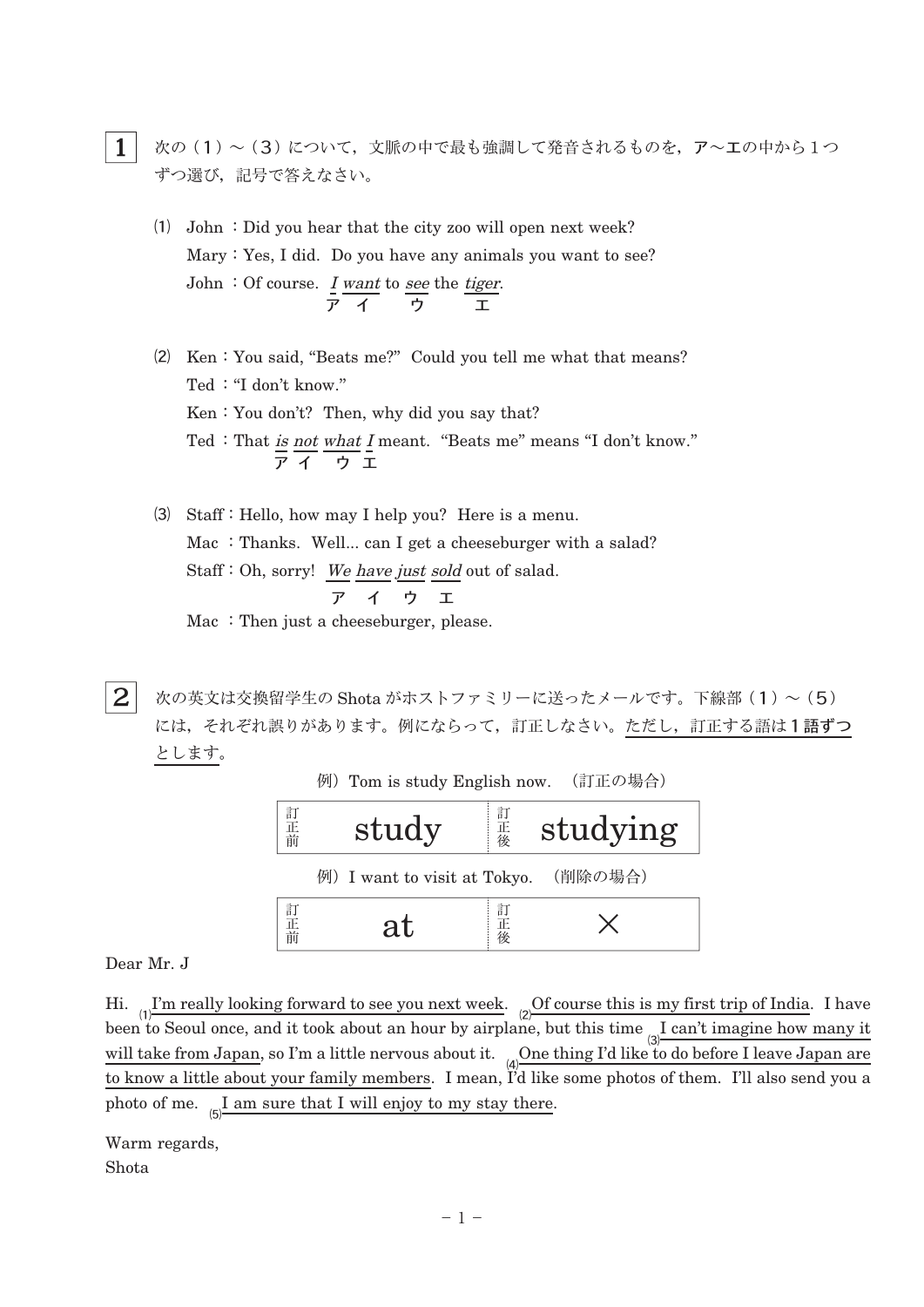- 次の A~D の問いに答えなさい。 3
- A 次の(1)~(3)の会話文の() )内の語(句)を文脈に合うように最も適切な順番に並べ かえるとき、3番目に来る語(句)を番号で答えなさい。ただし、()の中では文頭に来 る語(句)も小文字にしてあります。
	- ⑴ Ryota arrived at his host family's house with his host mother. Host mother : This is your room. Please put your suitcase here. : Thank you. It's very nice. Host mother : Shall I ( 1 is / 2 show / 3 the bathroom / 4 you / 5 where )? : OK. Thank you. Ryota Ryota
	- ⑵ One day at the dinner table...

: Would you like some more? Host mother

: No, thank you. It was a wonderful dinner. ( 1 clear / 2 help / 3 let / 4 me / 5 you ) the table. Ryota

: Oh, thank you very much. Host mother

: I'm happy to help. Ryota

⑶ One day in the living room...

: Would you like to see my photo album? Ryota

Host mother : Yes, of course. Is this your father?

: Yes, and (1 beside / 2 him / 3 is / 4 sitting / 5 the girl ) my little sister, Yumi. Ryota

: Oh, she is cute. Host mother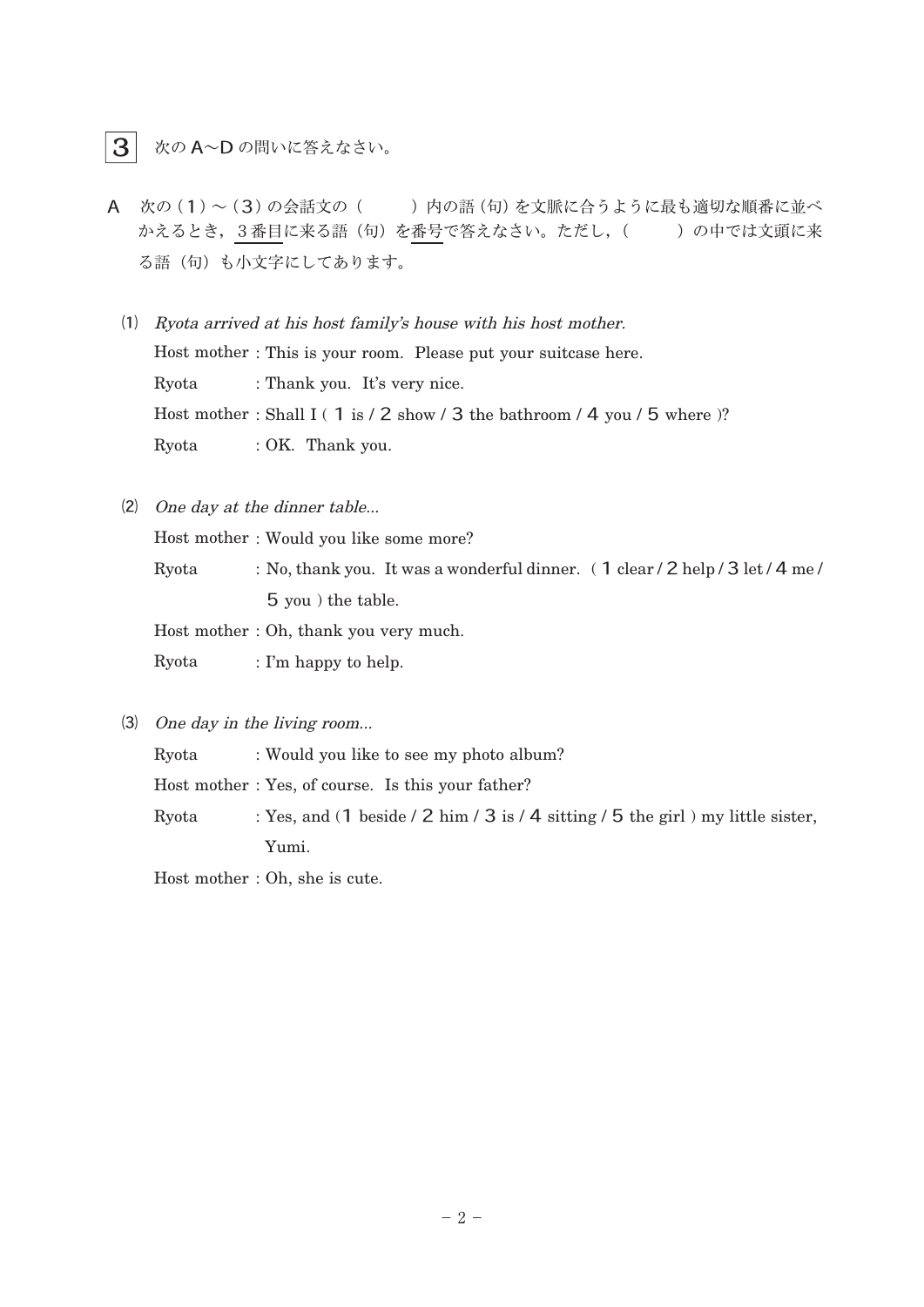B 次のメニュー表を読み, (1)·(2) の問いに対する答えとして最も適切なものをア~エの中 から1つずつ選び、記号で答えなさい。

| $\langle$ Appetizers $\rangle$<br>1. Fried Cod Strips               | \$8.70    |
|---------------------------------------------------------------------|-----------|
| 2. Lobster Stuffed Mushroom Caps                                    | \$10.30   |
| 3. Mini Crab Cocktail                                               | \$9.50    |
| 4. Shrimp Cocktail                                                  | \$11.40   |
| $\ll$ Main Dishes $\gg$                                             |           |
| 5. Grilled Dungeness Crab                                           | \$24.70   |
| 6. Grilled Lobster                                                  | \$22.50   |
| 7. Grilled Mahi Mahi                                                | \$21.50   |
| 8. Halibut with Honey Mustard Sauce                                 | \$19.30   |
| 9. Steak and Lobster                                                | \$28.60   |
| * All Main Dishes come with salad and soup.                         |           |
| $\&$ Cakes $\gg$                                                    | per slice |
| 10. Banana Cream                                                    | \$5.80    |
| 11. Chocolate                                                       | \$6.80    |
| 12. Strawberry                                                      | \$4.80    |
| * If you order one of the Main Dishes, you can have a slice of cake |           |
| for three dollars.                                                  |           |

⑴ What is more expensive than Grilled Dungeness Crab on the menu?

- ア Grilled Lobster. イ Grilled Mahi Mahi.
- ウ Halibut with Honey Mustard Sauce. エ Steak and Lobster.
- ⑵ How much will the Fried Cod Strips, Grilled Lobster, and a slice of Chocolate Cake cost?

ア \$ 31.50. イ \$ 34.20. ウ \$ 35.00. エ \$ 38.00.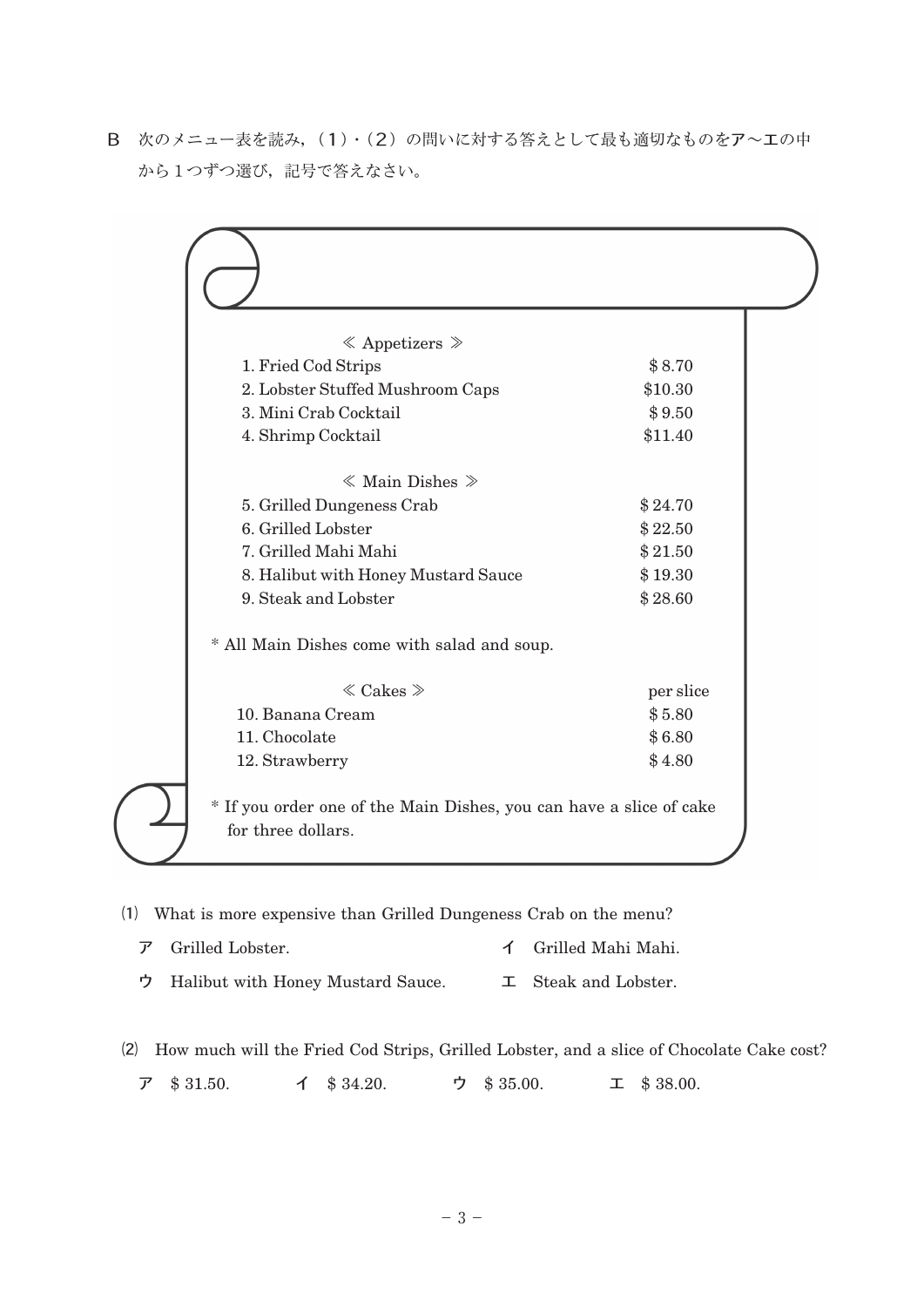$C$  教室に 12 人の生徒が座っています。生徒たちの会話を読み, (1) ~ (4) の席に座っている 生徒の名前をア~エの中から1つずつ選び、記号で答えなさい。



- Miki : Ken sits directly behind me. He talks to me all the time!
- Ed : I know how you feel. He sits directly to the right of me and talks to me a lot, too.
- Nancy:John's place is directly to my left. He is very kind.
- Nick : Ryu sits just in front of me, and I have Eri directly to my left. Lucky me!
- $Jack : My place is next to her, too.$
- Kate : My best friend, Lisa, sits directly behind me. She helps me a lot.

| ア Eri イ Jack ウ Lisa エ Nick |  |  |
|----------------------------|--|--|
|----------------------------|--|--|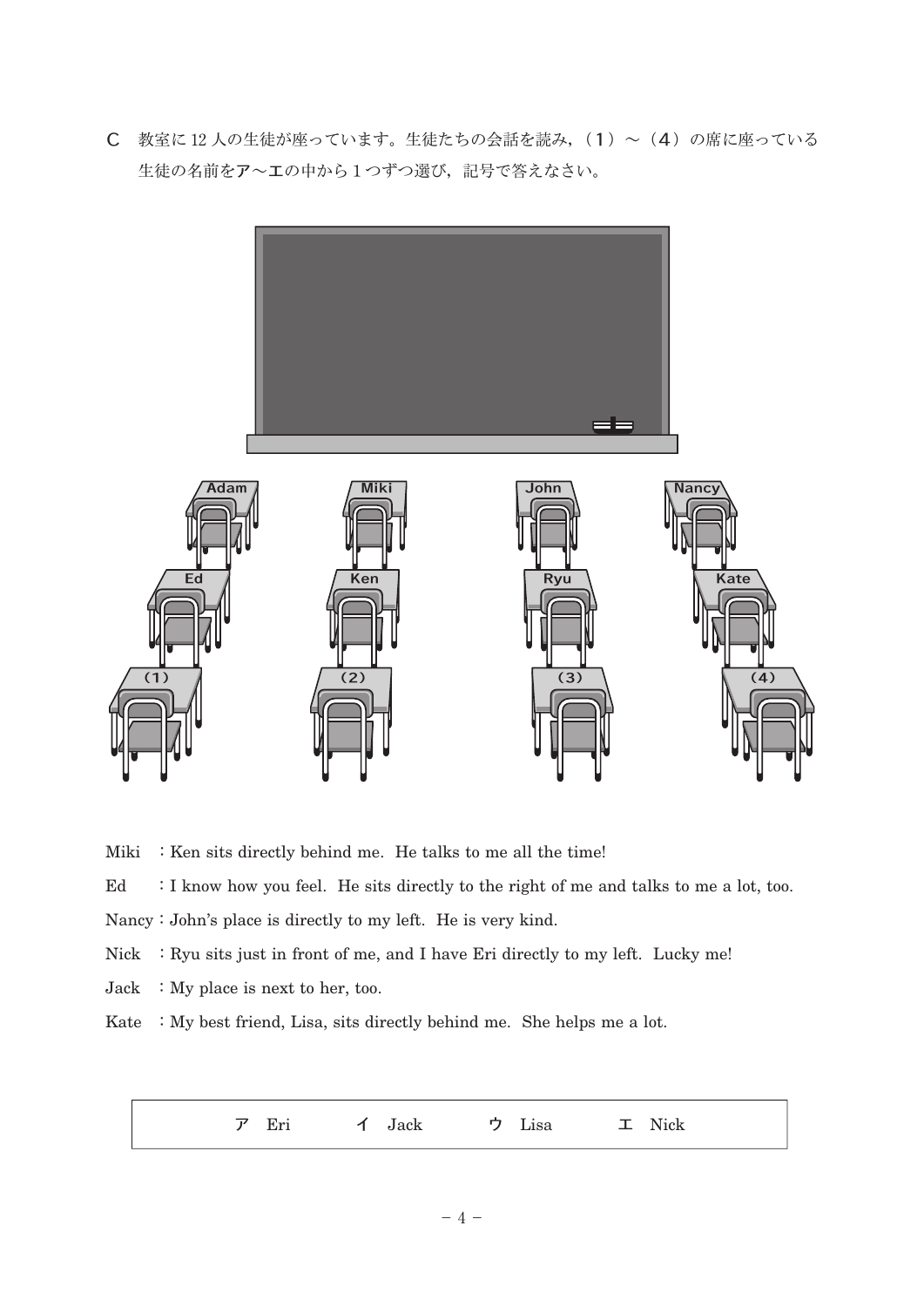D 次の図と英文はスタンプラリーの資料です。この資料を参考にして(1)・(2)の問いに答えなさい。



Let's start in front of the bookstore. Go down Fresh Green Road and turn left at the second corner. Go two blocks along Sun Street, and you'll see ( Checkpoint A ) on your right. There you'll get the first stamp. After that go along Sun Street until you see a convenience store on your right. Near the convenience store there is a small flower shop. If you go to the end of the street without finding it, you've gone too far. Please go back the way you just came. You need to go back to the flower shop. It is across from ( Checkpoint B ). You'll get the second stamp there. Let's move on. You will now go to the third place. Go back along Sun Street to Cherry Road, and turn right. Cross the track, go through Flower Park and you'll see a post office in front of you. Go straight along the street, and you'll see a river. Turn right at the corner, and (Checkpoint  $C$ ) is the second building you'll see on your right. This is the third place. Then here at last you'll get the third stamp! Congratulations! You'll answer some English questions there, and you will get a special present if your answers are correct. Good luck!!

(注) track:線路 correct:正しい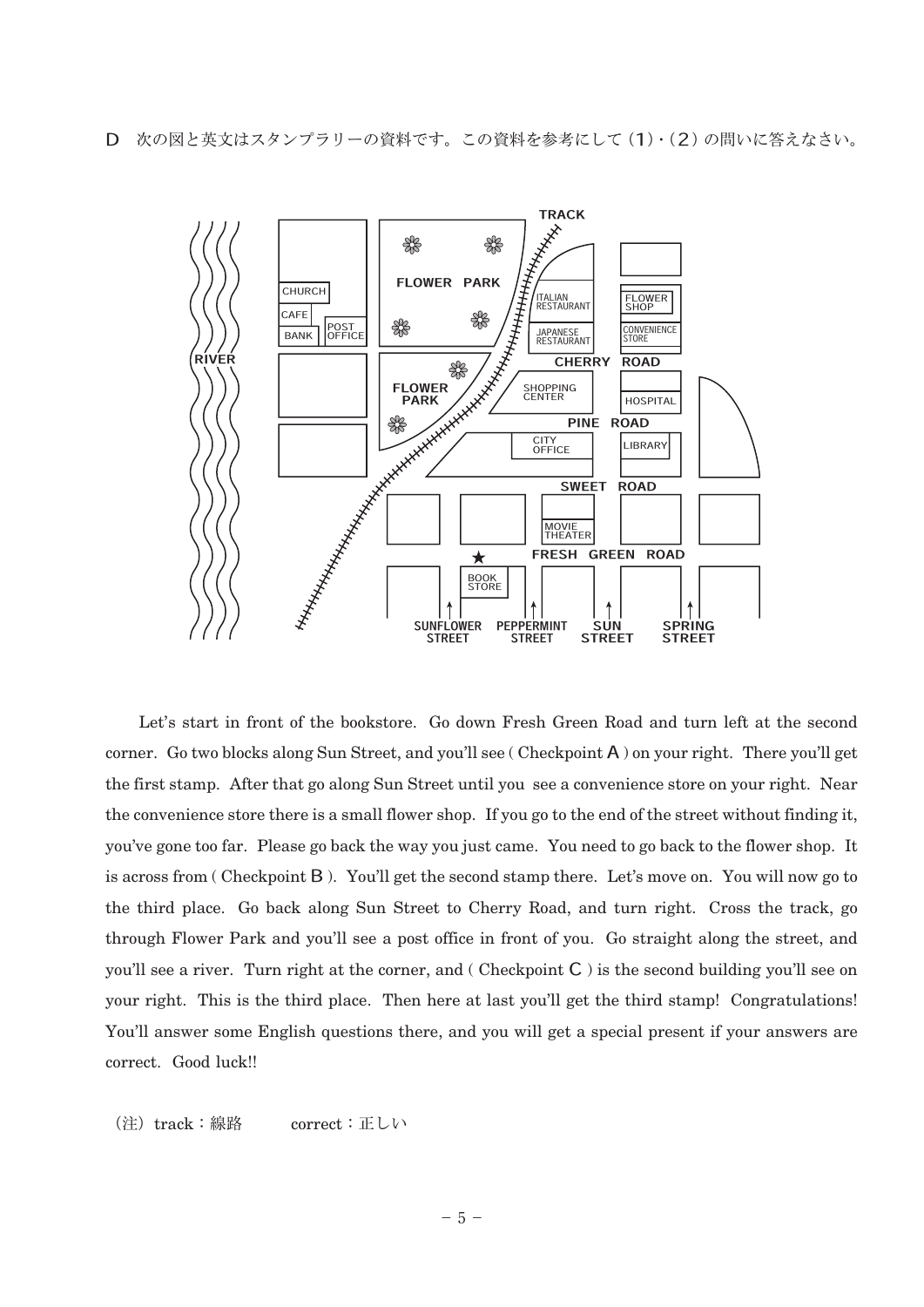⑴ Checkpoint A~Cをア~コの中から 1 つずつ選び, 記号で答えなさい。

| Checkpoint | Checkpoint<br>B | Checkpoint |                                                          |
|------------|-----------------|------------|----------------------------------------------------------|
|            |                 |            |                                                          |
|            |                 |            | ア BANK イ CAFE ウ CHURCH エ CITY OFFICE オ CONVENIENCE STORE |

カ FLOWER SHOP キ ITALIAN RESTAURANT ク JAPANESE RESTAURANT ケ LIBRARY コ POST OFFICE

⑵ 次の Checkpoint Cで出された問題に答えなさい。

Question (A)·(B)の英文の内容に最も近い意味のものをア~エの中から 1 つずつ選び, 記号 で答えなさい。

(A) I arrived at the station 30 minutes early. However, my train was delayed 60 minutes.

- ア I arrived at the station late.
- イ I left the station 30 minutes late.
- ウ I waited 90 minutes for my train to leave.
- エ My train never reached the station.

(B) He wanted his father to pick him up after school. But his mother came instead.

- ア A member of his family picked him up.
- イ He waited a long time for a drive home.
- ウ His father drove to his school.
- エ His mother forgot to go to his school.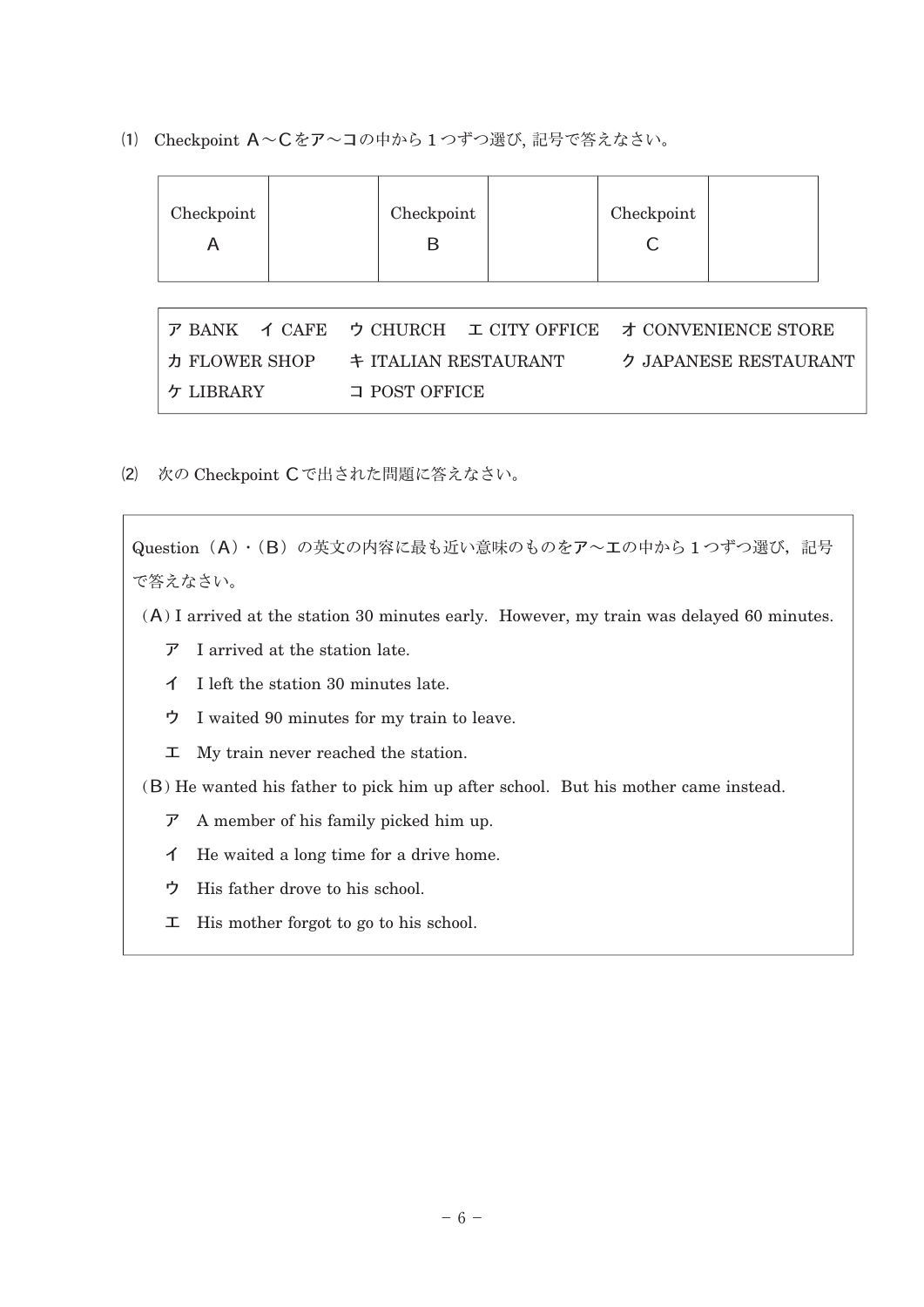## $4$  次のトルコ民話を読み、後の問いに答えなさい。

Nasreddin lived in Turkey. He was a good man, but not very rich, and his wife wasn't happy about it.

'You pray to God every day, but nothing changes. We are always poor!' she said. 'I don't understand it. God doesn't help us. Perhaps he doesn't like us!'

'Of course God likes us,' answered Nasreddin. 'He loves everyone. Be quiet, wife!' But his wife never stopped talking about money. In the end, Nasreddin prayed to God: 'Please send me a thousand gold coins. Then my wife can be happy. But remember, I don't want nine hundred and ninety-nine, and I don't want one thousand and one. I want exactly one thousand coins.'

Every morning Nasreddin prayed to God for his gold coins. His neighbor Ahmet, a rich man, heard him over the garden wall every day. He laughed and said to his wife: 'Listen! Nasreddin says he doesn't want nine hundred and ninety-nine gold coins. I can't understand him. Everybody wants gold and Nasreddin is very poor.  $\lim_{x\to 0} \frac{\text{p}_\text{norm}}{\text{p}_\text{norm}}$ nine hundred and ninety-nine gold coins over the wall into his garden. What's he going to

do then? Let's see.' 15

> The next morning, when Nasreddin began praying, a bag of gold coins suddenly came over the garden wall and hit Nasreddin on the head.

Nasreddin opened the bag and then smiled.

'Come here, wife,' he called. 'Look! God is listening to me.' His wife laughed and sang.

20

25

30

35

40

An hour later, Ahmet came to the door.

'How are you, Nasreddin?' he asked. 'I can hear laughing and singing in your house.'

'We are happy,' answered Nasreddin, 'because God is good to us. Look,' he said and he opened the bag in his hand. 'I asked God for gold and here it is.'

Ahmet smiled.

'How many gold coins are in the bag exactly?' he asked. 'You asked for one thousand, I think.  $\mathbb{Q}$  Let's count them.

'Why?' asked Nasreddin. 'God can count, you know!'

But Ahmet didn't listen. He began to count carefully. Then he said, 'You can't have this gold, Nasreddin. There are nine hundred and ninety-nine coins here, not a thousand.'

'Is that right?' said Nasreddin. 'Then God knows about it, and one more coin is going to come later today. I'm sure of it.'

'Listen, Nasreddin,' Ahmet said. 'It's my gold. I threw it over the wall and you must give it back.'

'I can't do that,' answered Nasreddin. ③'You don't understand. God is working through you.'

Now Ahmet was angry. 'I'm going to take you to court. I want my gold back!'

'All right,' said Nasreddin. 'Let's speak to the judge about it. But I can't go to court in these poor, dirty clothes. Can I wear your coat?'

 $- 7 -$ 

5

10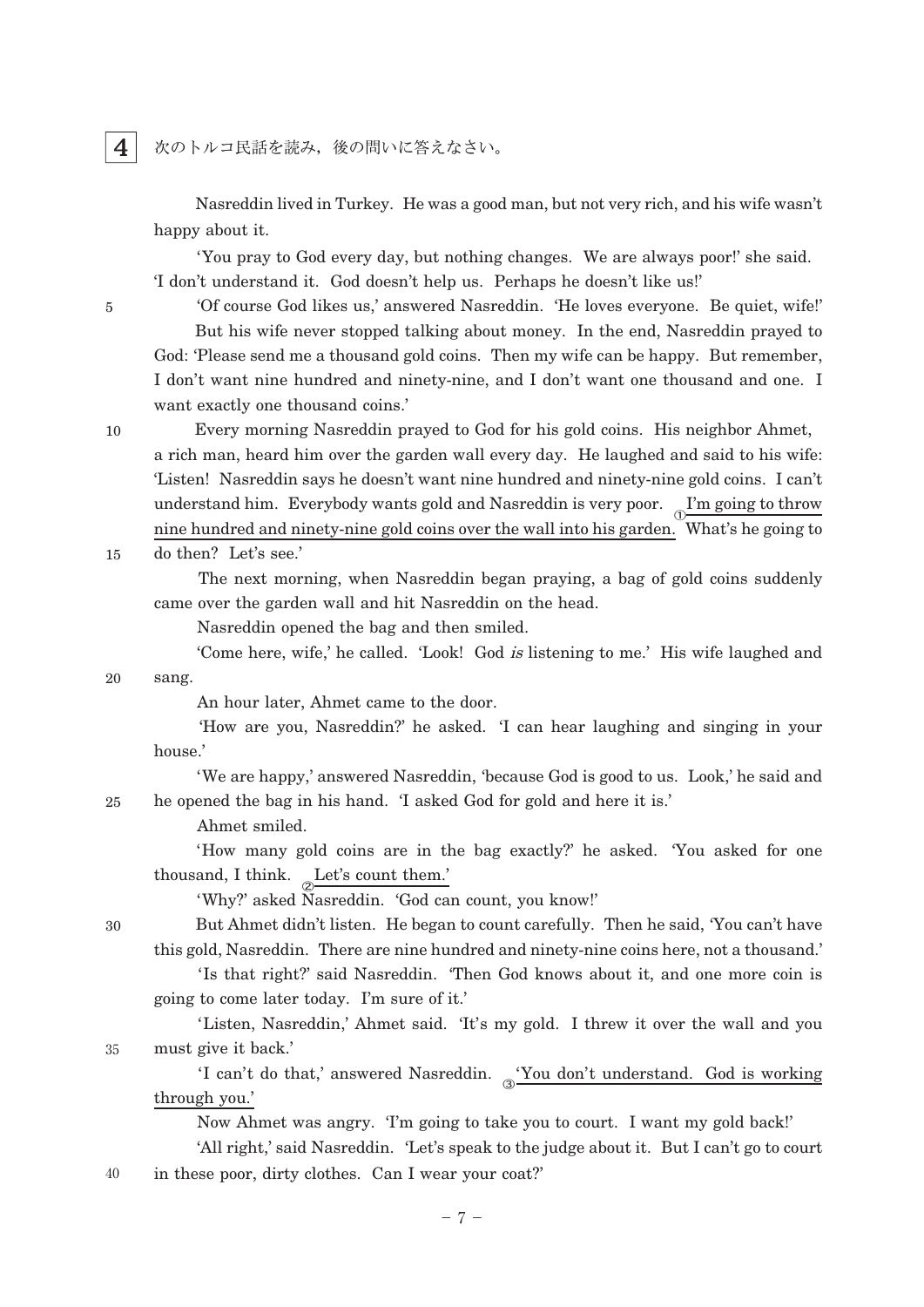|    | Ahmet wanted to go to court at once because he wanted to get his gold back that day.             |
|----|--------------------------------------------------------------------------------------------------|
|    | So he gave his coat to Nasreddin.                                                                |
|    | 'Now, let's go,' Ahmet said, and he walked out of the door.                                      |
|    | 'Wait a minute,' said Nasreddin. 'I'm an old man and the court is far from here.                 |
| 45 | How can I walk there?'                                                                           |
|    | Ahmet stopped. 'It's not far,' he said angrily.                                                  |
|    | 'It is for me,' answered Nasreddin. 'I have a bad leg.'                                          |
|    | 'All right,' said Ahmet. You can have my horse for the day. Wait a minute.'                      |
|    | So Ahmet brought his horse for Nasreddin to ride.                                                |
| 50 | 'Now we can go to court,' said Ahmet. 'You can ride the horse. I'm going to walk!'               |
|    | 'Wife, watch my gold coins carefully,' said Nasreddin before he left. 'Because sooner            |
|    | or later God is going to send me one more coin.'                                                 |
|    | Nasreddin and Ahmet arrived at the court.                                                        |
|    | When the judge saw them he asked, 'Why are you here?'                                            |
| 55 | 'Because,' answered Ahmet, 'this man, Nasreddin, has nine hundred and ninety-                    |
|    | nine of my gold coins! He must give them back to me.'                                            |
|    | 'Is this true?' the judge asked Nasreddin.                                                       |
|    | 'No, it isn't,' answered Nasreddin. This money came to me from God because I                     |
|    | prayed for it.'                                                                                  |
| 60 | He went nearer to the judge and said quietly to him, 'I'm sorry but this poor man, my            |
|    | neighbor, is mad. All of my things are his things, he thinks. Ask him about this coat.           |
|    | 'Is this your coat?' the judge asked Ahmet.                                                      |
|    | 'Of course it is,' answered Ahmet. 'I gave it to Nasreddin.'                                     |
|    | 'You see!' said Nasreddin quietly to the judge. 'Now, ask him about the horse.'                  |
| 65 | 'Is this your horse, too?' asked the judge.                                                      |
|    | 'Yes, it is,' answered Ahmet.                                                                    |
|    | 'Poor man,' said the judge. 'You don't need a court. $\sum_{\alpha}$ You need a doctor. You must |
|    | say sorry to Nasreddin, and give him one gold coin $-$ at once!'                                 |
|    | Nasreddin took the gold coin from Ahmet.                                                         |
| 70 | 'I thank God for this,' he said happily. 'Now I have the last of my thousand coins.'             |
|    | Nasreddin and Ahmet left the court and went home. Later, Nasreddin gave back the                 |
|    | coat, the horse, and the thousand gold coins to Ahmet.                                           |
|    | 'These are your things,' said Nasreddin, and he smiled. $\int_{\odot}$ But remember, never       |
|    | come between God and man again.'                                                                 |

≪出典≫ Retold by Joyce Hannam : "One Thousand Gold Coins " (問題作成にあたり一部改変しています)

(注)

| Nasreddin: ナスレッディン            | Turkey: トルコ  | God: 神                  |
|-------------------------------|--------------|-------------------------|
| in the end:結局                 | Ahmet:アフメット  | carefully:注意深く          |
| give $\sim$ back : $\sim$ を返す | court:裁判所    | judge:裁判官               |
| at once:すぐに                   | angrily:怒って  | sooner or later: 遅かれ早かれ |
| nearer:より近くへ                  | mad:愚かな、おかしい | happily:うれしそうに          |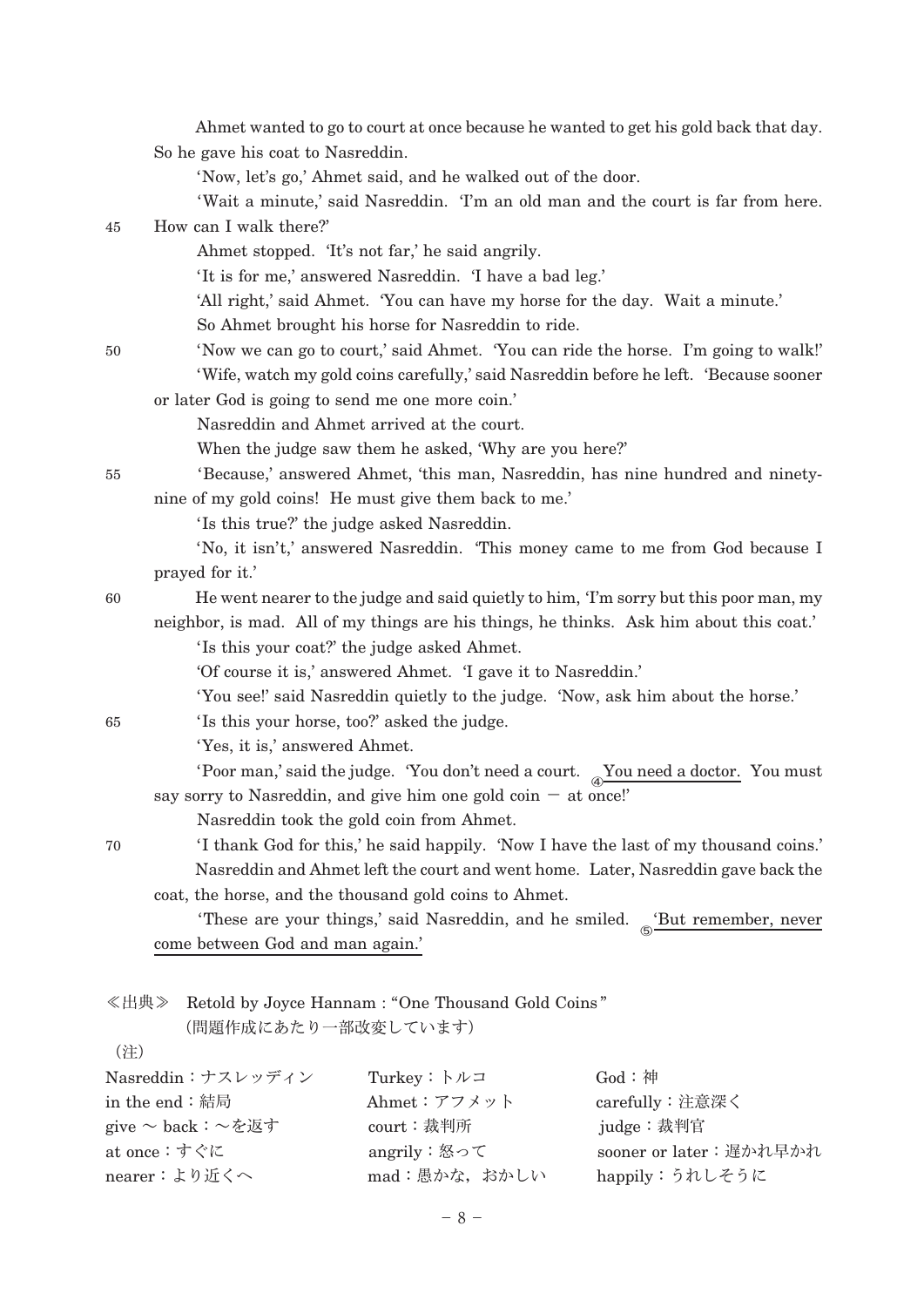- 問1 下線部①の発言の心情として最も適切なものをア~ウの中から1つ選び,記号で答えなさい。
	- ア ナスレッディンがこのお金を受け取るかどうか試してみたい。
	- イ 神に成り代わってナスレッディンにお金を与え,助けてあげたい。
	- ウ お金を持っているのは不安なので,ナスレッディンの庭に捨ててしまいたい。
- 問2 下線部②の発言の心情として最も適切なものをア~ウの中から1つ選び,記号で答えなさい。
	- ア ナスレッディンと一緒に硬貨を数えて,分け前をもらいたい。
	- イ ナスレッディンが一人で数えるのは大変だから,一緒に手伝ってあげたい。
	- ウ ナスレッディンが神にお願いした硬貨の枚数ではないことを確かめさせたい。
- 問3 下線部③の発言の理由として最も適切なものをア~ウの中から1つ選び,記号で答えなさい。
	- ア アフメットは神がそばを通り過ぎたことに気がついていないから。
	- イ 硬貨を与えてくれたアフメットのことを神よりも尊敬しているから。
	- ウ アフメットの行いによって,自分は硬貨を得られると信じているから。
- 問4 下線部④の発言の理由として最も適切なものをア~ウの中から1つ選び,記号で答えなさい。
	- ア 他人の物を自分の物だと信じ、正気とは思えないから。
	- イ 上着も馬も他人に奪われ,失意で気が病んでいる様子だから。
	- ウ 遠く離れた裁判所まで歩き,体が弱っているに違いないから。
- 問5 下線部⑤の発言の真意として最も適切なものをア~ウの中から1つ選び,記号で答えなさい。
	- ア 困ったときに助けてくれるのが本当の友人だ。
	- イ 他人を試すような悪ふざけをしてはいけない。
	- ウ たとえだまされても人を信じ続けることが大切だ。

問6 本文の内容と一致するものには〇,一致しないものには×で答えなさい。

- ア Nasreddin's wife talked a lot about food.
- イ Nasreddin borrowed Ahmet's hat and horse when they went to the court.
- ウ The judge didn't believe the things Ahmet said.
- エ Ahmet felt sorry and gave two more gold coins to Nasreddin.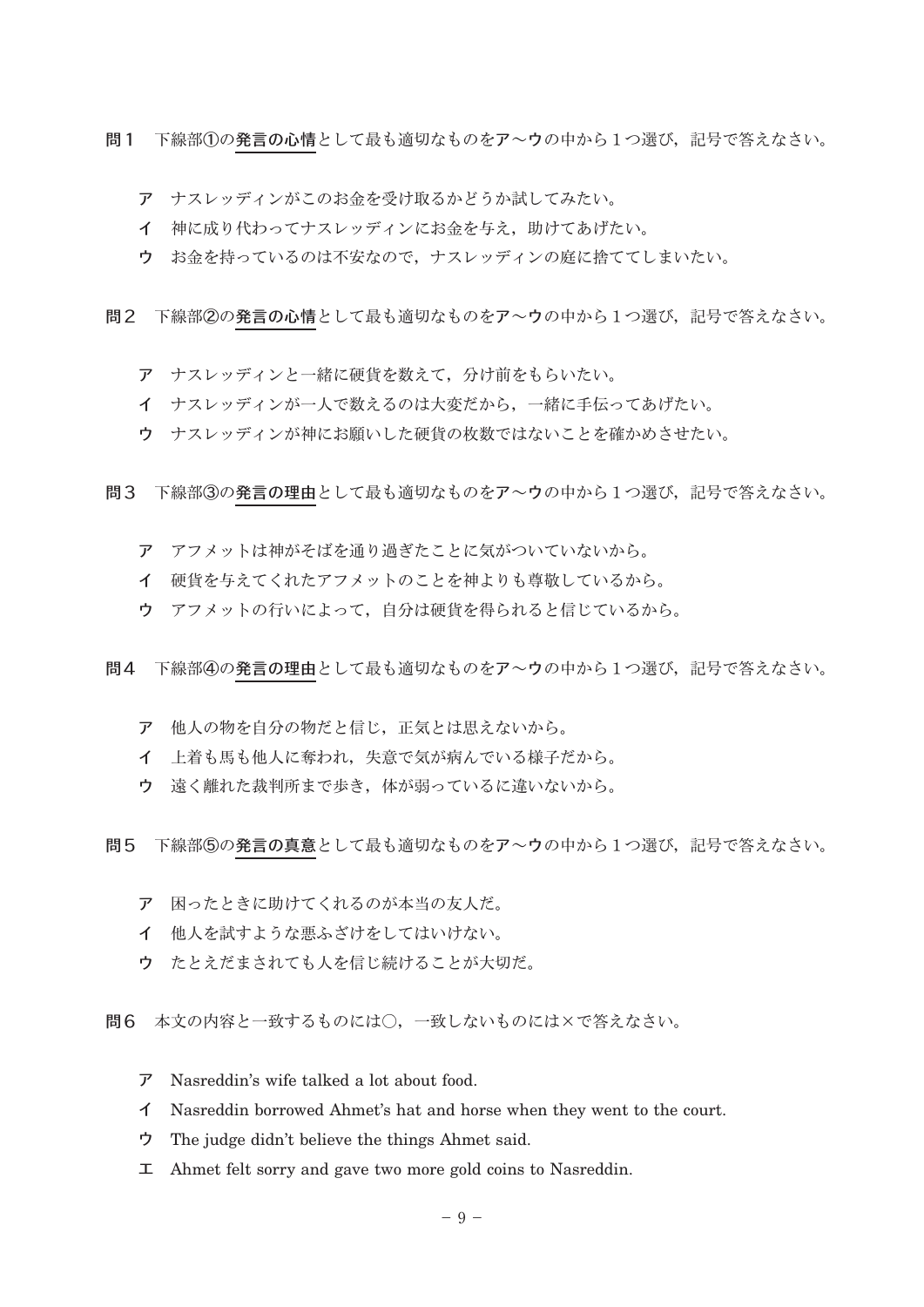(余 白)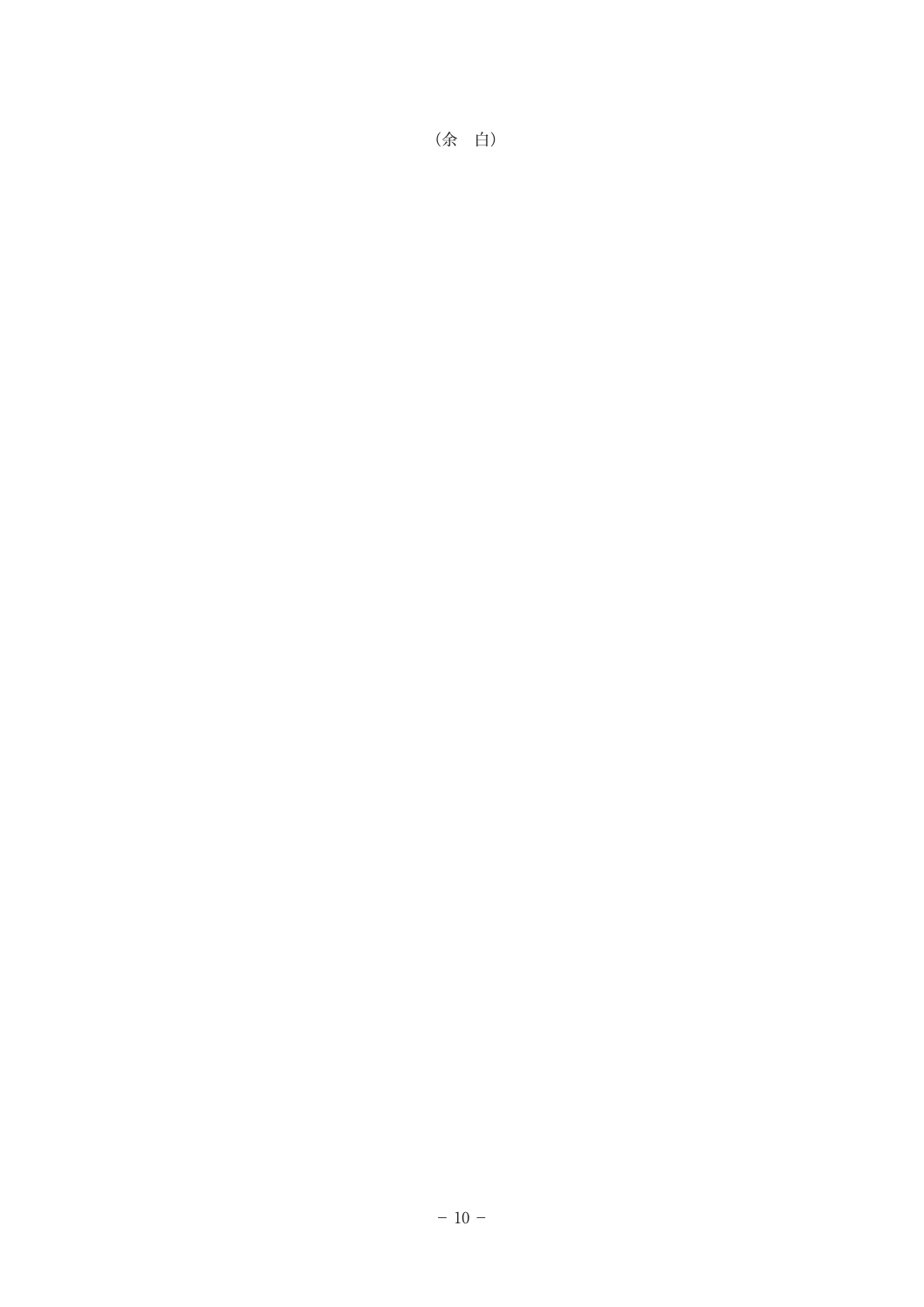## 次の記事(article)を読み,後の問いに答えなさい。

How much do you know about the Olympic Games? The Olympic Games are an international sports event. People all over the world enjoy the event as a global sports festival. The Tokyo Olympics were held in Japan in the summer of 2021. They were going to be held in 2020, but the Covid-19 pandemic stopped them. People around the world talked a lot about how to hold the event safely, and the Tokyo Olympics were held successfully in 2021. There are many kinds of sports in the Games. Some popular sports are track and field, football, baseball, and basketball. The number of sports in the Olympic Games changes every year. There were 33 kinds of sports in the Tokyo Olympics. In fact, new kinds of sports were introduced in the 2020 Tokyo Olympics. They were karate, skateboarding, sport climbing, and surfing. Skateboarding, sport climbing, and surfing are very popular, especially among young people who think that such sports are beautiful and exciting. These kinds of sports are called extreme sports.

Extreme sports, also known as action sports, are played at high speeds, and are high risk. Levels of danger are different from sport to sport, but a combination of speed, height, and danger attracts both players and its fans. So, what is the difference between extreme sports and traditional sports? There are two main points separating them. The first point is about ( A ). People often think that only individual sports are extreme. A sport like rugby is dangerous, but people do not think that it is an extreme sport. The main reason for this is that it is a team sport. In many cases, when you find two or more players in the sport, it will not be seen as an extreme sport. The second point is about marketing. For example, a traditional sport, skiing, is a fast and dangerous way of getting down a mountain, and it's an individual sport. However, it is not an extreme sport. On the other hand, snowboarding has a more extreme image than skiing, because it is newer than skiing. What's more, the extreme sports are shown on TV in the United States, and they are getting popular with many people. To get customers, large companies give support to the athletes or hosts of the games. These two main points separate traditional sports and extreme sports. 15 20 25

30

5

5

10

injured every year. Why do many people enjoy extreme sports? There are some reasons why they love extreme sports. First, some of them believe that they are fun. Extreme sports athletes practice hard to be better at the sports. During practice, they can grow mentally and physically, and get pleasure from such a dangerous activity. Second, some athletes are interested in dangerous sports for economic reasons. Extreme sports are now big business, because people can watch them on TV in the United States, and large companies put a lot of money into the sports for their business. If athletes win, they will have a chance to get a lot of money from these companies. Some players earn their living by taking part in the games. Lastly, other athletes enjoy extreme sports because they want to show that they are brave. Extreme sports have a lot of risks and there are many things that athletes cannot control during the games. Under difficult conditions, they want people to think that they are not afraid of these risks. For these reasons, many people enjoy extreme sports. 35 40

Extreme sports are dangerous. Sadly, there are a few athletes who get seriously

The 2020 Tokyo Olympics ended last summer. People around the world were excited to watch many kinds of sports including extreme sports. If you had a chance to join the next Olympics as an athlete, which sport would you do, a traditional safe sport or

a dangerous extreme sport? 45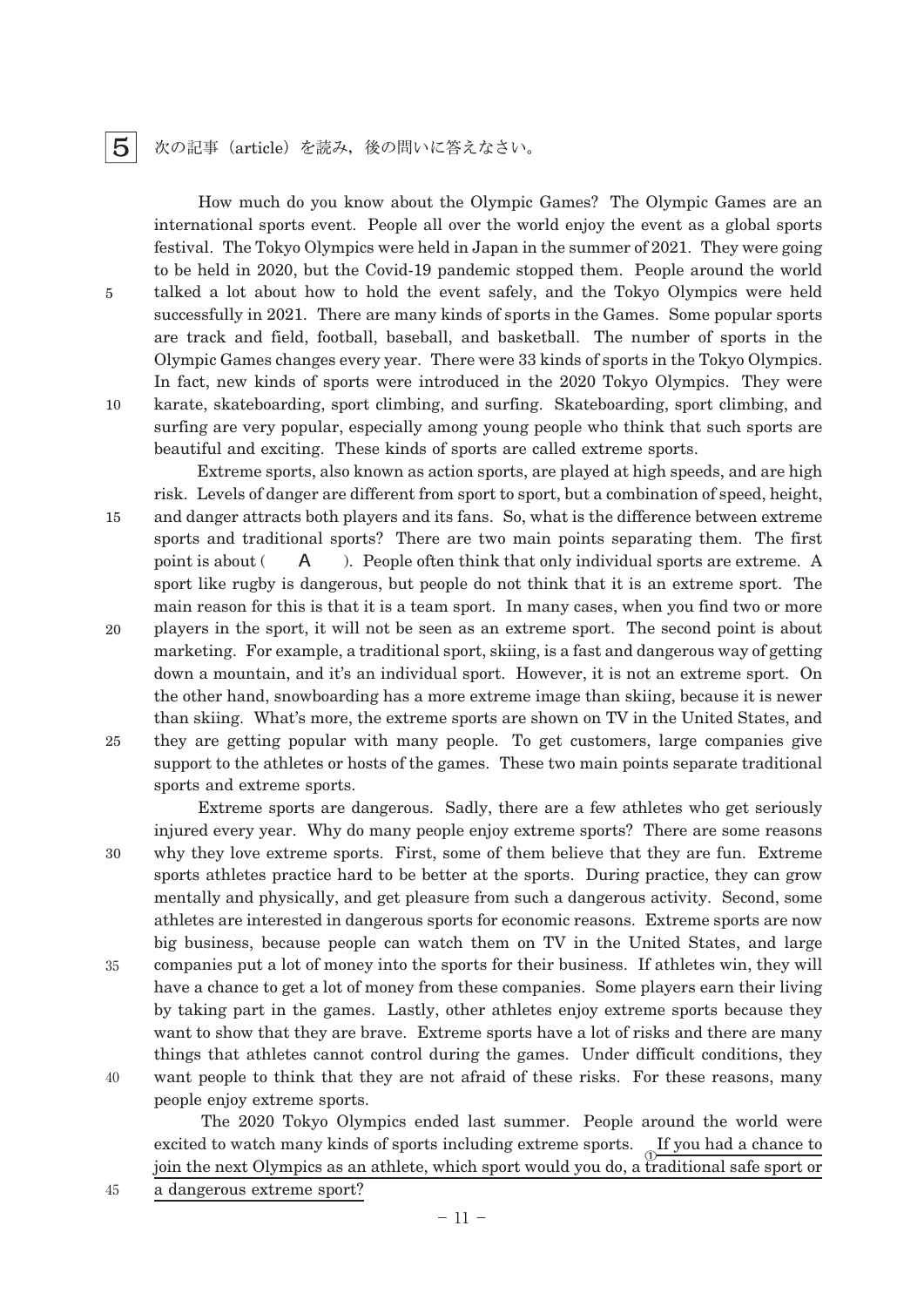(注)

```
global:世界的な hold ~:~を開催する Covid-19:新型コロナウイルス感染症
pandemic:世界的流行病 safely:安全に
successfully:うまく extreme sports:エクストリームスポーツ
speed:スピード risk:危険 level:程度
combination: 組み合わせ height: 高さ
attract ~:~を引きつける separating ~:~を分けている
individual:個人の marketing:市場活動 get down ~:~を降りる
image: イメージ what's more: その上 support: 援助
separate ~:~を分ける sadly:悲しいことに
seriously:深刻に mentally and physically:精神的にも肉体的にも
economic:経済上の earn a living:生計を立てる lastly:最後に
condition:状態 afraid of \sim:~を恐れる including \sim:~を含む
```
問1 Why weren't the Tokyo Olympics held in 2020?

- ア Because people around the world felt that they might get a serious disease.
- イ Because some people were worried that players had 33 kinds of sports to play.
- ウ Because the summer of Japan in 2020 was too hot for players.

問2 Choose the correct combination of extreme sports.

- ア Baseball, basketball, and football.
- イ Karate, skateboarding, and sport climbing.
- ウ Skateboarding, sport climbing, and surfing.

(注) correct: 正しい

- 問3 Put the correct words into  $(A)$ .
	- ア a combination of speed, height, and danger
	- イ levels of danger
	- ウ the number of players
- 間4 Why does snowboarding have a more extreme image than skiing?
	- $\nabla$  Because it is a faster way of getting down the mountain than skiing.
	- イ Because skiing started earlier than snowboarding.
	- ウ Because there is only one athlete in the games.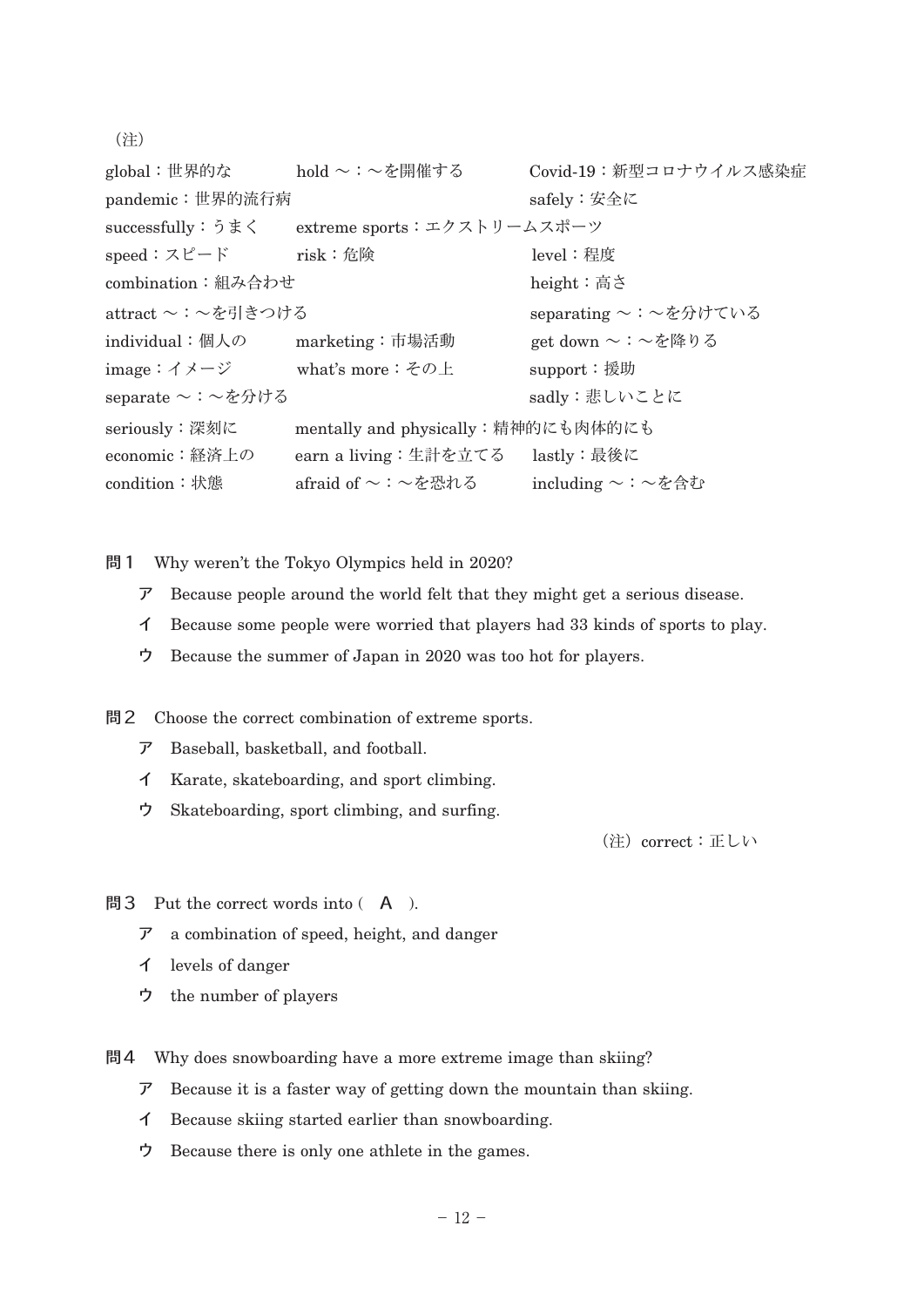問5 Why do some extreme sports athletes have a chance to get a lot of money?

- ア Because they are supported by some companies in the United States.
- イ Because they can control the risks during the games.
- ウ Because they work hard to be better athletes every day.

問6 Choose the best title for this article.

- ア How dangerous is the Covid-19 pandemic?
- イ How many extreme sports were played in the Tokyo Olympics?
- ウ Why are many people interested in dangerous extreme sports?

問 7 下線部①の質問に関して,あなたの考えを【条件】に従って書きなさい。

| 【条件】 |                                                                   |  |  |  |
|------|-------------------------------------------------------------------|--|--|--|
|      | 1. 最初の文は, I would choose<br>.を用いること。                              |  |  |  |
| 2.   | の中には、a traditional safe sport または a dangerous extreme sport のいずれか |  |  |  |
|      | を書くこと。                                                            |  |  |  |
|      | 3. 選択した内容に関するあなたの考えを理由とともに書くこと。                                   |  |  |  |
|      | .) の7語を含めて、25語以上の英語で書くこと。<br>4. 最初の文 (I would choose              |  |  |  |